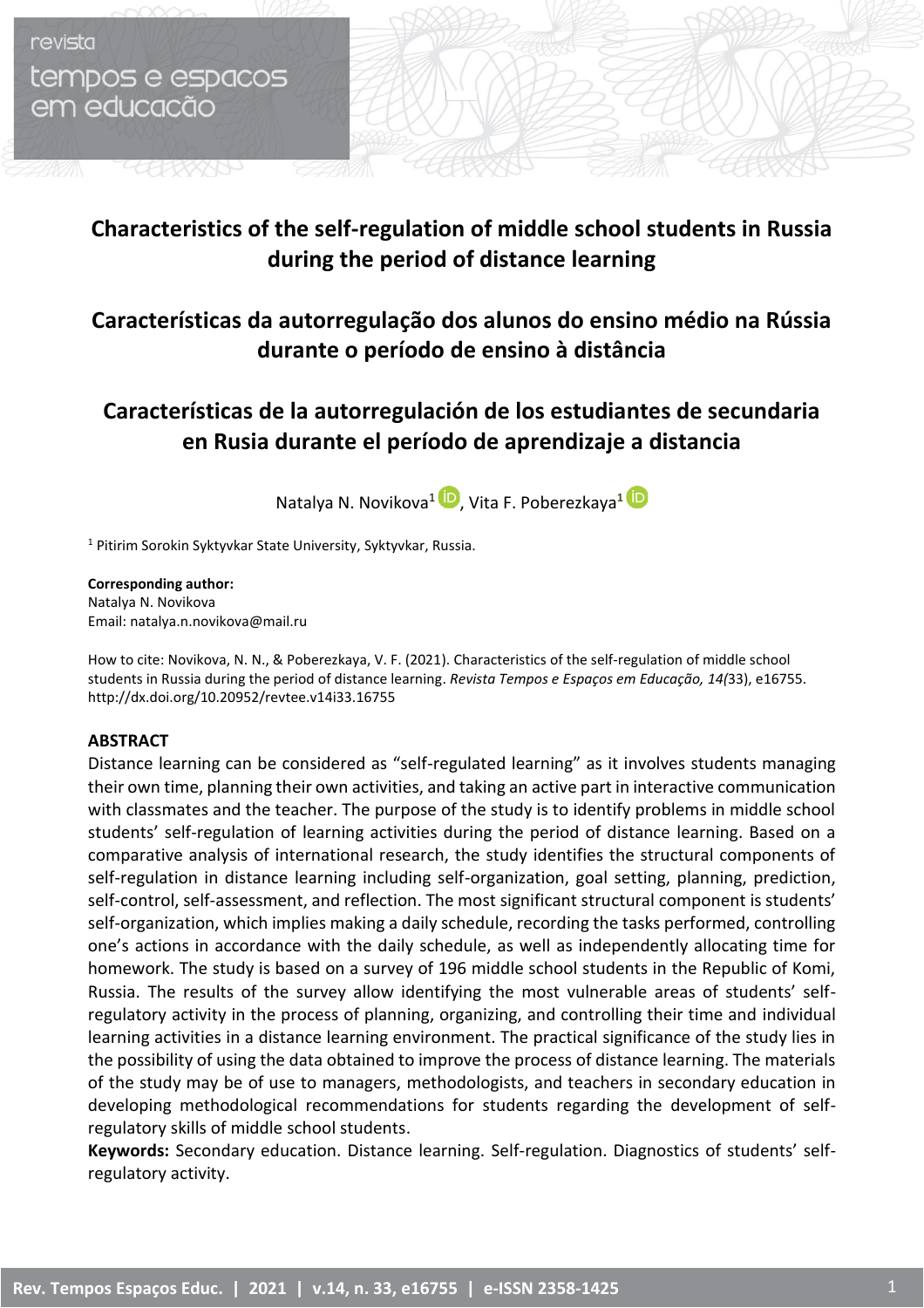#### **RESUMO**

O ensino à distância pode ser considerado uma "aprendizagem autorregulada", pois envolve os alunos no gerenciamento de seu próprio tempo, no planejamento de suas atividades e na participação ativa na comunicação interativa com os colegas e o professor. O objetivo do estudo é identificar problemas na autorregulação das atividades de aprendizagem de alunos do ensino médio durante o período de EAD. Com base em uma análise comparativa de pesquisas internacionais, o estudo identifica os componentes estruturais da autorregulação no ensino à distância, incluindo auto-organização, definição de metas, planejamento, previsão, autocontrole, autoavaliação e reflexão. O componente estrutural mais significativo é a auto-organização dos alunos, o que implica fazer uma programação diária, registrar as tarefas realizadas, controlar as ações de acordo com a programação diária, bem como alocar de forma independente o tempo para os trabalhos de casa. O estudo é baseado em uma pesquisa com 196 alunos do ensino médio na República de Komi, Rússia. Os resultados da pesquisa permitem identificar as áreas mais vulneráveis da atividade autorregulatória dos alunos no processo de planejamento, organização e controle do tempo e das atividades individuais de aprendizagem em um ambiente de ensino à distância. O significado prático do estudo reside na possibilidade de utilizar os dados obtidos para melhorar o processo de ensino a distância. Os materiais do estudo podem ser úteis para gerentes, metodologistas e professores do ensino médio no desenvolvimento de recomendações metodológicas para alunos com relação ao desenvolvimento de habilidades de autorregulação de alunos do ensino médio.

**Palavras-chave:** Educação secundária. Ensino à distância. Auto-regulação. Diagnóstico da atividade autorregulatória dos alunos.

### **RESUMEN**

El aprendizaje a distancia se puede considerar como un "aprendizaje autorregulado", ya que implica que los estudiantes gestionen su propio tiempo, planifiquen sus propias actividades y participen activamente en la comunicación interactiva con los compañeros y el profesor. El propósito del estudio es identificar problemas en la autorregulación de las actividades de aprendizaje de los estudiantes de secundaria durante el período de aprendizaje a distancia. Basado en un análisis comparativo de la investigación internacional, el estudio identifica los componentes estructurales de la autorregulación en el aprendizaje a distancia, incluida la autoorganización, el establecimiento de objetivos, la planificación, la predicción, el autocontrol, la autoevaluación y la reflexión. El componente estructural más significativo es la autoorganización de los estudiantes, que implica hacer un horario diario, registrar las tareas realizadas, controlar las acciones de acuerdo con el horario diario, así como asignar tiempo de forma independiente para las tareas. El estudio se basa en una encuesta a 196 estudiantes de secundaria en la República de Komi, Rusia. Los resultados de la encuesta permiten identificar las áreas más vulnerables de la actividad de autorregulación de los estudiantes en el proceso de planificación, organización y control de su tiempo y actividades de aprendizaje individual en un entorno de aprendizaje a distancia. La trascendencia práctica del estudio radica en la posibilidad de utilizar los datos obtenidos para mejorar el proceso de aprendizaje a distancia. Los materiales del estudio pueden ser de utilidad para los gerentes, metodólogos y maestros de educación secundaria en el desarrollo de recomendaciones metodológicas para los estudiantes con respecto al desarrollo de las habilidades de autorregulación de los estudiantes de la escuela secundaria.

**Palabras clave:** Educación Secundaria. La educación a distancia. Autorregulación. Diagnóstico de la actividad de autorregulación de los estudiantes.

### **INTRODUCTION**

In the process of distance learning, students have to regulate their learning independently if they wish to gain an in-depth understanding of the educational material of the school program. Self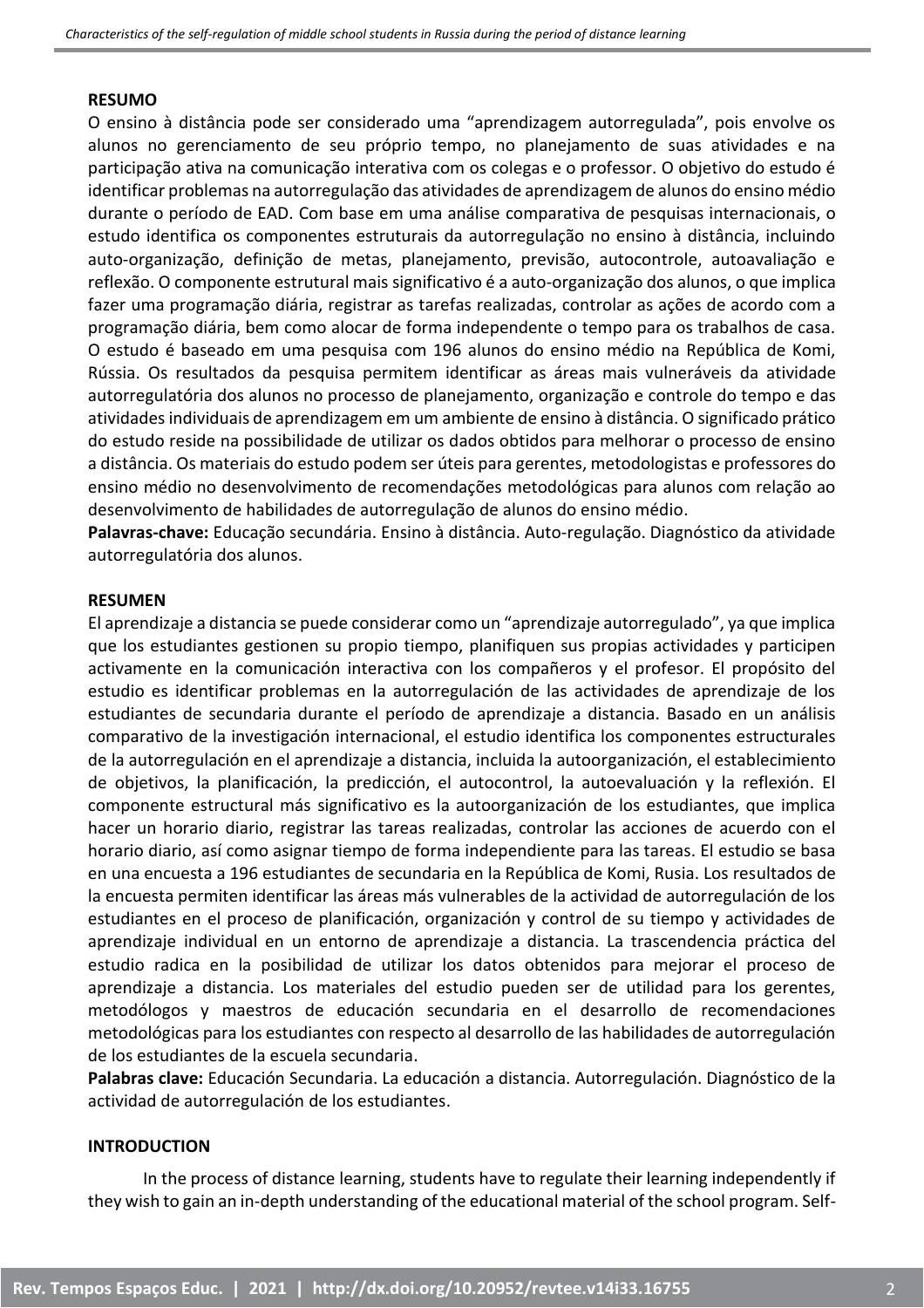regulation of learning involves setting the goals of learning, planning and predicting one's activities, assessing one's own efficiency, and allocating possible mistakes and the ways to solve them. In the conditions of distance learning, it is difficult for students to organize and regulate their learning on their own by planning, monitoring, and correcting the learning process.

In Russia and around the world, the COVID-19 pandemic has brought about the mass transition of school education into the distance mode. The results of Russian scientific research indicate that middle school students face great challenges associated with the lack of readiness to carry out learning activities in the online and offline formats and while many of them have some knowledge in the sphere of distance learning, they lack experience in working with digital resources (Nazarov et. al., 2021). Today, there is a need to identify problems in the self-regulation of learning activities of middle school students during the period of distance learning.

#### **LITERATURE REVIEW**

The contemporary goal of distance education is to enable any student to receive an education regardless of their geographic location, health status, various life situations, and time constraints.

In modern science, the concept of "distance education" has not yet been fully established due to the coexistence of such synonymous concepts as "distance learning", "distance education", "distant learning", "tele-education", and more.

The German researcher O. Peters (1983) was one of the first to provide a historical substantiation for the phenomenon of distance education and characterize the emergence of this type of education as a result of the influence of the industrialization process on various spheres of society. According to Peters' conception, this type of learning has several characteristics similar to the process of the production of goods in an industrial society, namely the division of labor (teaching and the development of educational materials is carried out by different individuals), the standardization and mass production (the production of a large number of standardized educational materials for any category of learners), technology (for example, the extensive use of telecommunication and audio technologies in the course of training). On this basis, O. Peters proposes to examine the phenomenon of distance education not within the framework of traditional learning but by analyzing it from the point of the economic theory of industrialization.

D. Sewart (1987) describes distance learning as the process of studying in the distance form, in which students are devoid of immediate assistance and the opportunity to evaluate their results by comparing them to the achievements of others and obtain knowledge, skills, and abilities based on real-life or work experience.

D. Shale (1988) defines distance education as a process of learning, in which the teacher and students are physically apart from each other, moreover, the author emphasizes that it is not an area of education.

D. Keegan (2000) also adheres to the viewpoint that distance education is a strictly specific form of education parallel and complementary to the traditional. D. Keegan distinguishes between three concepts, "distance education", "distance learning", and "distance training", and provides the following definitions:

− distance education is a social institution, the purpose of which is to provide the opportunity (at the international and national scale) to obtain degrees, university diplomas, and certificates to students who are for some reason unable to attend educational centers and study alongside other students;

− distance learning refers to the opportunity for student groups to study together while physically being at a distance (away) from the educational center, i.e. remotely, using electronic technology;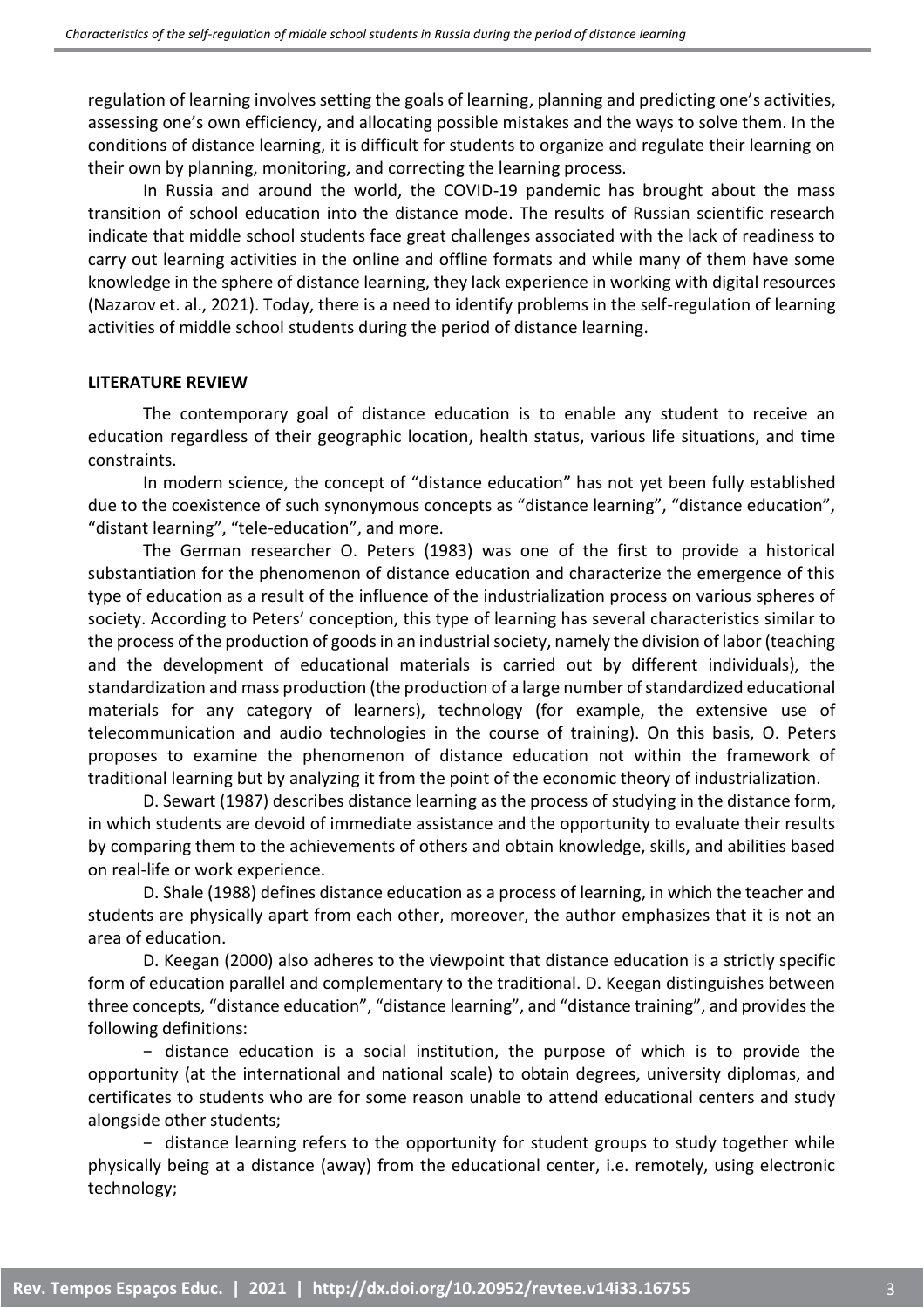− distance training is the opportunity to obtain professional and technical qualifications remotely.

L.R. Porter (1997) also insists on the differential use of these three terms and concepts, arguing that the concept of "distance learning" includes both education and training, while the term "education" covers the programs of primary, secondary and additional education, state and nonstate universities and colleges.

T. Nunan (2000) notes that distance education carries the philosophy of the "flexibility" of education and offers something to each social category that has to do with education.

In M.G. Moore's view (1994), distance education comprises two elements, each of which is measurable. The first element is dialogue, which implies ensuring two-way communication. Some systems of programs offer more two-way communication than others.

The second element is structure, the degree to which the program meets the needs of individual students. Some programs are highly structured, whereas others are more responsive to the needs and goals of individual learners.

Russian science also lacks a unified approach to understanding what distance education is. At the same time, several Russian authors consider distance education as a form of learning.

E.S. Polat (2004) defines distance education as a form of learning in which the interaction between teachers and students is organized remotely and reflects all of the components characteristic of the educational process (the goals, content, methods, organizational forms, learning methods), which are implemented by means of specific Internet technologies and other instruments providing for interactivity.

L.Ia. Gozman (1999) also considers distance learning to be a form of education in which students study not in a fixed location but remotely, part-time, or in the distance form, i.e. based on the use of new information technology including computer telecommunication.

A.A. Akaian (2001) believes distance learning to be a more democratic form of education, which allows broad segments of society to obtain education regardless of location and presents a complex of technologies that provide students with the main volume of educational material and ensure interactive communication of teachers and students.

I.G. Zhivotovskaia (2002) delineates the concepts of "distance learning" and "virtual learning", and although it has been recognized that both occur at a distance, the author suggests that virtual learning takes place in real time, while distance learning operates through asynchronous communication systems. At the present day, with further improvement and the increasing spread of ICT in all spheres of social life, some researchers tend to view virtual learning as one of the stages of distance learning.

Summarizing all of the above, we can argue that D. Shale (1988) is correct in stating that "distance education is beset with a remarkable paradox – it has asserted its existence, but it cannot define itself".

At present, researchers study the phenomenon of distance learning from different angles, addressing the general approaches to organizing distance learning, the role of teachers in the organization of the new form of education, the psychological aspects of teacher-student interaction in the distance mode, and so on.

In this study, we focus on the problem of the self-regulatory activity of middle school students in the conditions of distance learning. Of interest in this context is the study by Y.C. Kuo, A.E. Walker, K.E.E. Schroder, and B.R. Belland (2014), which characterizes distance learning as more flexible and autonomous compared to traditional learning. The authors argue that distance learning is more student-oriented and requires self-regulation and more frequent use of the self-regulated learning skills on the part of learners.

The same is argued by E. Yukselturk & S. Bulut (2007), who also add that if students' selfregulation is at a high level, the process of distance learning ends up being more successful.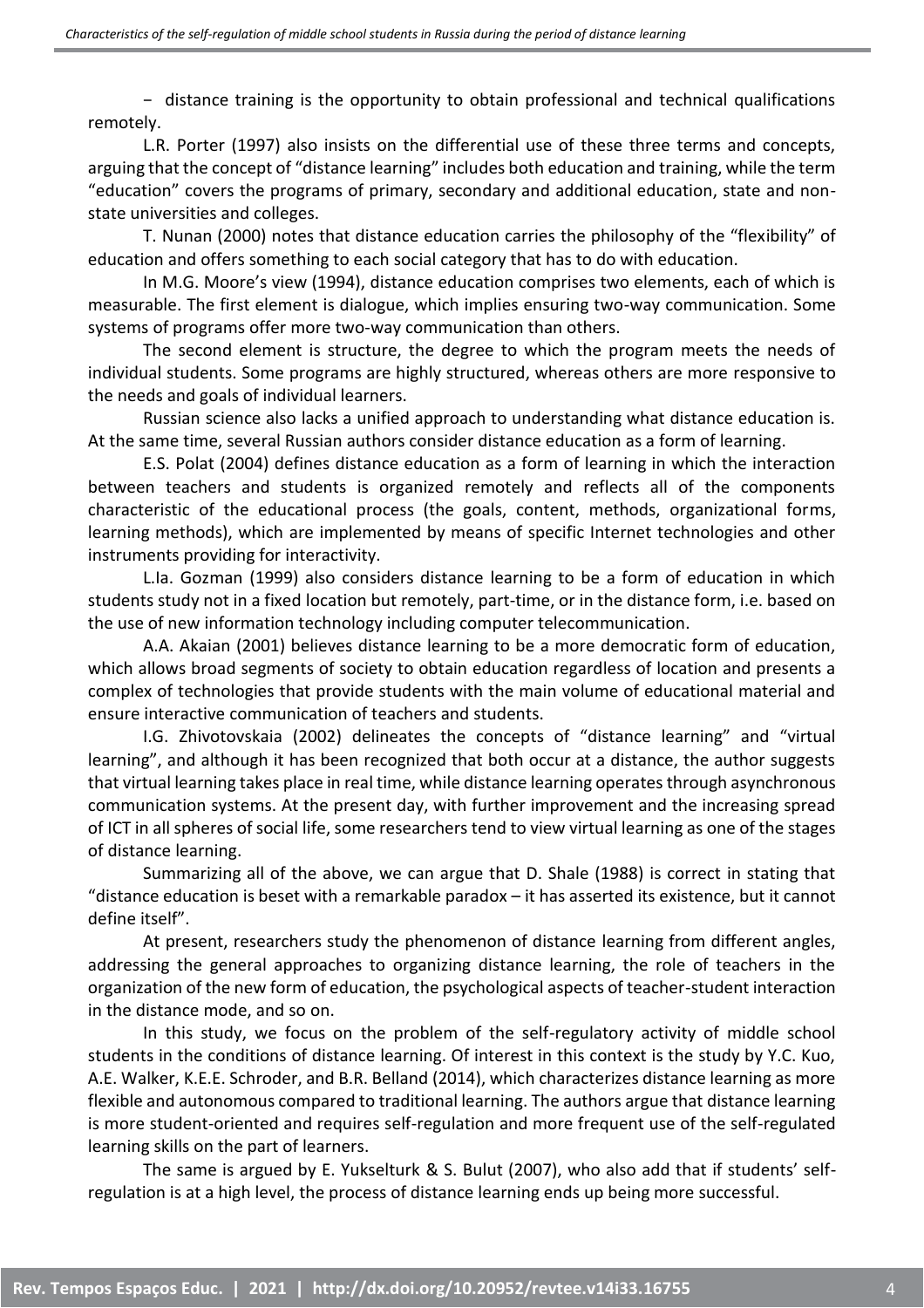Moreover et. al. (2010), as well as Lehmann et. al. (2014) note that if students have difficulty managing their learning processes in distance learning, they are haunted by failure.

Moore & Kearsley (2012) describe the characteristics of students in distance learning, who can learn anywhere at any time. The authors indicate that these learners take responsibility for planning, managing, and evaluating their learning processes.

All of the examined studies indicate the relevance and significance of the problem of the development of students' self-regulation skills in the process of distance learning.

### **METHODS**

To identify the problems in the self-regulation of middle school students' learning activity in the period of distance learning, we set the following study objectives:

- 1. Determining the components of students' self-regulation in the organization of distance learning.
- 2. Developing the diagnostic materials.
- 3. Surveying middle school students of the Komi Republic (Russia).
- 4. Analysis and systematization of diagnostic results.

To determine the components of the self-regulation of students' learning activity in distance learning, we conducted a comparative analysis of the views of various researchers including L. Bol, J.K. Garner (2011), S.E. Morgan (2013), S. Kocdar, A. Karadeniz, A. Bozkurt, K. Buyuk (2018), L. Chmiliar (2011). The results of the comparative analysis are presented in Table 1.

| L. Bol, J.K. Garner (2011) | S.E. Morgan (2013)                                            | S. Kocdar, A. Karadeniz, A.<br>Bozkurt, K. Buyuk (2018) | L. Chmiliar (2011)                                               |
|----------------------------|---------------------------------------------------------------|---------------------------------------------------------|------------------------------------------------------------------|
| Goal-setting               |                                                               | Goal-setting                                            |                                                                  |
| Planning                   |                                                               |                                                         |                                                                  |
| Self-control of processes  | Self-checking                                                 |                                                         |                                                                  |
|                            | Effort regulation/self-regulation of attitude toward learning |                                                         |                                                                  |
|                            | Self-efficacy                                                 |                                                         |                                                                  |
|                            | Help-seeking                                                  |                                                         |                                                                  |
|                            | Time and study environment<br>management                      | Managing<br>physical<br>environment                     | Time management and<br>organization                              |
|                            |                                                               | Self-study strategies                                   | Note-taking,<br>reading,<br>writing, and<br>memory<br>strategies |
|                            |                                                               |                                                         | <b>Executing tests</b>                                           |

**Table 1.** Structural components of the self-regulation of students' activity in distance learning

The conducted comparative analysis reveals that researchers distinguish various components within the structure of students' self-regulation in distance learning: goal-setting; planning; self-checking/self-control of processes; effort regulation/self-regulation of attitude toward learning.

However, it should be noted that considerable attention is paid to the component related to the self-organization of activities in the distance learning mode: time and study environment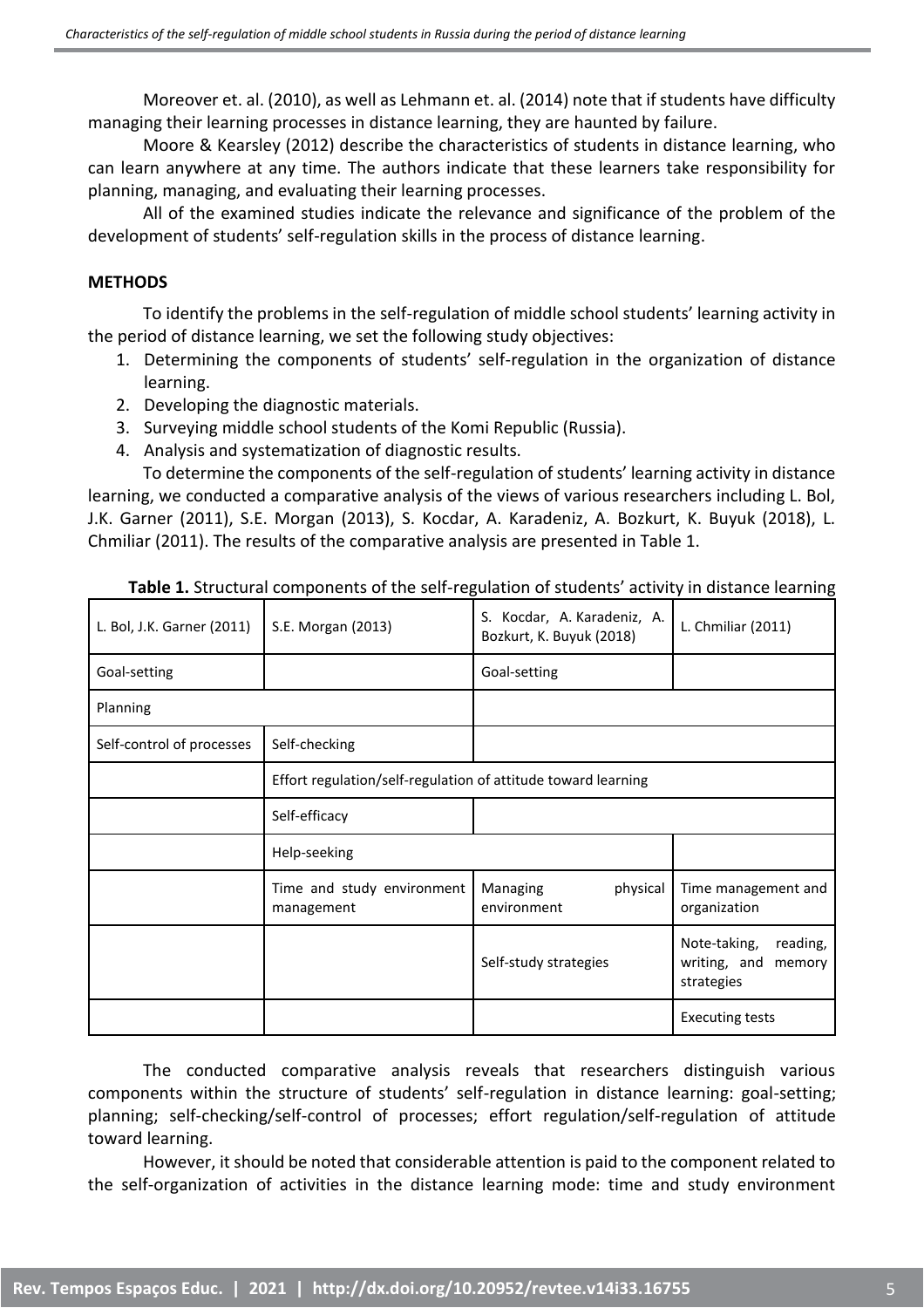management (S.E. Morgan); physical environment management (S. Kocdar, A. Karadeniz, A. Bozkurt, K. Buyuk), time management and organization (L. Chmiliar).

Accounting for previous research, in developing the diagnostic instrument for the present study, we rely on the components of self-organization, goal-setting, planning, prediction, selfcontrol, self-assessment, and reflection.

Each of the components of students' self-regulatory actions in the conditions of distance learning is characterized:

*Self-organization –* the student creates daily schedules during the period of distance learning, marks the completed tasks in the daily schedule, monitors their actions in accordance with the daily schedule, and independently allocates the time for homework.

*Goal-setting* – the student can formulate and set the goal of their learning activity and compare the results with it, as well as correct the goal in the mode of distance learning.

*Planning* – the student can plan their activity independently in the synchronous or asynchronous learning mode, match the action plan to the goal and the steps to be taken, and adjust the action plan in accordance with the step-by-step (or operational) and final results of the activity.

*Prediction* – the student is aware of the process of working in the online or offline mode by virtue of being able to prognose their actions and foresee the possible "risks" (difficulties) in completing the activity, can predict the variants of events and independently assess their own ability to solve the task considering the changes in the familiar ways of action.

*Self-control* – the student controls their actions in the distance learning mode, evaluates them, independently allocates and corrects their mistakes, applies the studied rules to the mistakes made, and makes corrections to their activity.

*Self-assessment and reflection* – in online and offline forms of learning, the student adequately assesses themselves and their participation in the activity, is aware of their actions and carries responsibility for the results, and seeks help when needed (Poberezkaia, Novikova, 2021).

As part of the second objective of the study, we developed the diagnostic material for the study of the level of development of self-regulation in the conditions of distance learning based on students' reflexive self-assessment, which relies on the personal action of self-determination and the regulative action of students' assessment of their activities, as well as the adequacy of understanding of the reasons behind success and failure.

The study uses the survey method. The diagnostic material is comprised of two surveys of middle school students accounting for the format of distance learning (online/offline). The survey includes 37 structured questions, some in open-ended and some in closed form. All survey questions correspond to the structural components of the self-regulation activity and are aimed at assessing the consistency and autonomy in the completion of these actions.

The answer options provided for the questions assessing the level of consistency of actions are "always", "often", "sometimes", and "never". A student answering "always" means that they complete the action systematically. The "often" answer option indicates that the action is not systematic. The answer "sometimes" is understood as situational completion of the activity, and the "never" answer option signifies that the student does not engage in the activity in question.

In questions assessing the autonomy of actions in the course of distance learning, the provided answer options are "me", "classmates", "parents", "teacher", and "was not done". A student's choice of the "me" option indicates that they are completely autonomous in the conditions of distance learning. The "classmates" answer option points to the fact that the action is completed in interaction with classmates. The "parents" and "teacher" answer options imply that a student is unable to complete the action without adults' assistance and their level of autonomy is quite low. The "was not done" answer option refers to the complete lack of independence in a student.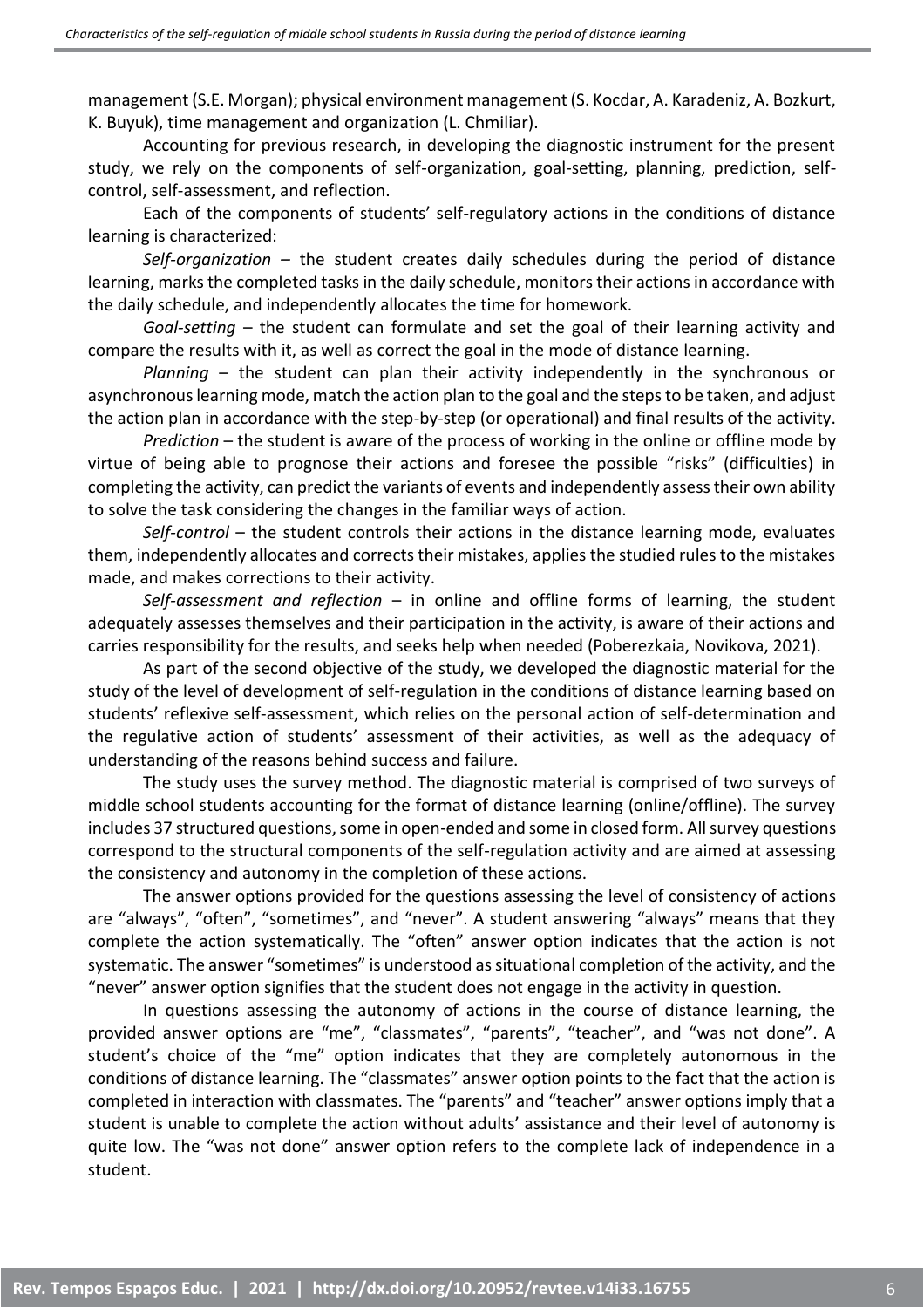#### **RESULTS AND DISCUSSION**

The diagnostics of students' self-assessment of the regulation of their activity during distance learning were conducted in January and February of 2021. The survey sample consists of 196 middle school students from the Republic of Komi (Russia) of three different age groups. The age distribution of the survey participants is as follows: 10-12 years old (5.1%); 13-15 years old (55.6%); 16-18 years old (39.3%). The gender composition of the study sample is 135 female (68.84%) and 61 male (31.12%) respondents.

The conducted survey reveals that in 73.7% of the cases, distance learning was organized asynchronously (the teachers and students were communicating "with a delay" in time, learning was organized with the use of e-mail, the electronic grade book, and educational resources), and for 26.3% of the students, the learning was synchronous (the teachers and students interacted in real time via videoconferencing platforms).

Let us more closely examine the study results by each of the components of middle school students' self-regulation in distance learning.

The study of the component of "self-organization" involves assessing the level of students' consistency in creating daily schedules and monitoring their actions in the period of distance learning (Table 2).

| Survey questions on the "self-organization"<br>component                                                | always          | often       | sometimes      | never       |
|---------------------------------------------------------------------------------------------------------|-----------------|-------------|----------------|-------------|
| Have you been creating daily schedules for<br>yourself in distance learning?                            | 41<br>(20.92%)  | 35 (17.86%) | 60<br>(30.61%) | 60 (30.61%) |
| Have you been monitoring your actions in<br>accordance with the daily schedule in distance<br>learning? | 44<br>(22.45%)  | 58 (29.59%) | 49<br>(25%)    | 45 (22.96%) |
| Have you had time for rest, hobbies, and friends<br>in distance learning?                               | 99<br>(50.52%)  | 46 (23.46%) | 37<br>(18.88%) | 14 (7.14%)  |
| Have you been allocating the time for homework<br>in distance learning?                                 | 115<br>(58.67%) | 48 (24.5%)  | 14<br>(7.14%)  | 19 (9.69%)  |

**Table 2.** Number and percentage of students who responded to the questions in the "selforganization" component

According to the analysis of the collected data, only 20.92% of the students were systematically creating daily schedules for themselves and 22.45% were monitoring their actions in accordance with such a plan, while 30.61% of the students were not planning their day in the course of distance learning. At the same time, it should be noted that quite a great number of students (50.52%) were systematically planning their time for rest, hobbies, and friends, and 58.67% were specifically allocating time for homework. The obtained data show that the students did work on their daily schedules, but this work was not always systematic. A significant share of the respondents (30.61%) report not making daily plans and 22.95% were not monitoring their activities.

The assessment of the component of "goal-setting" focuses on the actions of setting the goal of learning activity and correlating the goal of the lesson with the results of learning (Table 3).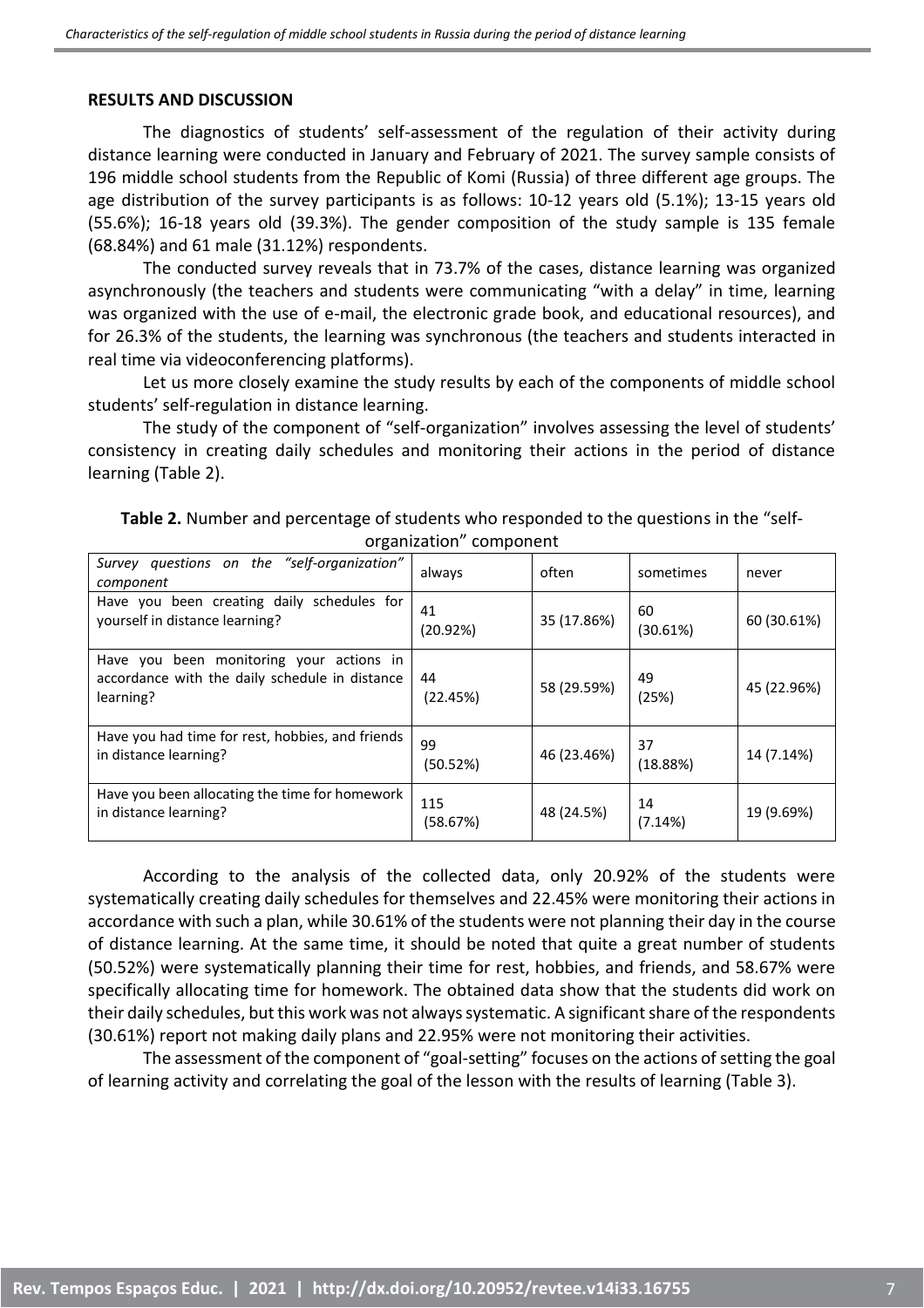| <b>Table 3.</b> Number and percentage of students who responded to the questions in the "goal-setting" |  |
|--------------------------------------------------------------------------------------------------------|--|
| component                                                                                              |  |

| Survey questions on the "goal-setting" component                                        | always         | often       | sometimes   | never       |
|-----------------------------------------------------------------------------------------|----------------|-------------|-------------|-------------|
| Was the goal of the lesson set at the beginning of<br>each lesson in distance learning? | 39<br>(19.89%) | 40 (20.41%) | 52 (26.53%) | 65 (33.17%) |
| Have you been correlating the goal of the lesson with<br>the outcome of your activity?  | 19<br>(9.69%)  | 69 (35.20%) | 80 (40.82%) | 28 (14.29%) |

The analysis of the survey results by this component of self-regulation shows that the share of the students who always set a goal of the lesson reaches only 19.89%, 20.41% do so often, and 33.17% do not set themselves a goal at the start of the lesson. The results also demonstrate that quite a small number of the students (9.69%) systematically correlate the goal with the results of their actions, and 35.20% and 40.82% of the students do so non-systematically and situationally, respectively.

The component of "planning" is associated with the activities of creating action plans and following them (Table 4).

| <b>Table 4.</b> Number and percentage of students who responded to the questions in the "planning" |  |
|----------------------------------------------------------------------------------------------------|--|
| component                                                                                          |  |

|                                                                             | 00000000000    |             |             |             |
|-----------------------------------------------------------------------------|----------------|-------------|-------------|-------------|
| Survey questions on the "planning" component                                | always         | often       | sometimes   | never       |
| Have you been making action plans for your lessons<br>in distance learning? | 33<br>(16.84%) | 43 (21.93%) | 38 (19.39%) | 82 (41.84%) |
| Have you been following your plan in distance<br>learning?                  | 33<br>(16.84%) | 50 (25.51%) | 54 (27.55%) | 59 (30.10%) |

The study shows that 16.83% of the students plan their course of action systematically and follow this plan. Quite a high number of students (41.84%) do not plan their activities, and 30.1% do not follow the plan in distance learning. The acquired data indicate that the action of planning is underdeveloped in quite a lot of students. If the students were making a plan of their actions, they were trying to follow it throughout distance learning, whereas if they were not making action plans or did so non-systematically, following the plan was naturally difficult or impossible.

The next questions address the criterion of "prediction". This criterion indicates the students' awareness of the process of working online by means of the ability to predict their activity, the difficulties that may arise in learning activities, and the variants of events, as well as the ability to independently assess their capabilities (Table 5).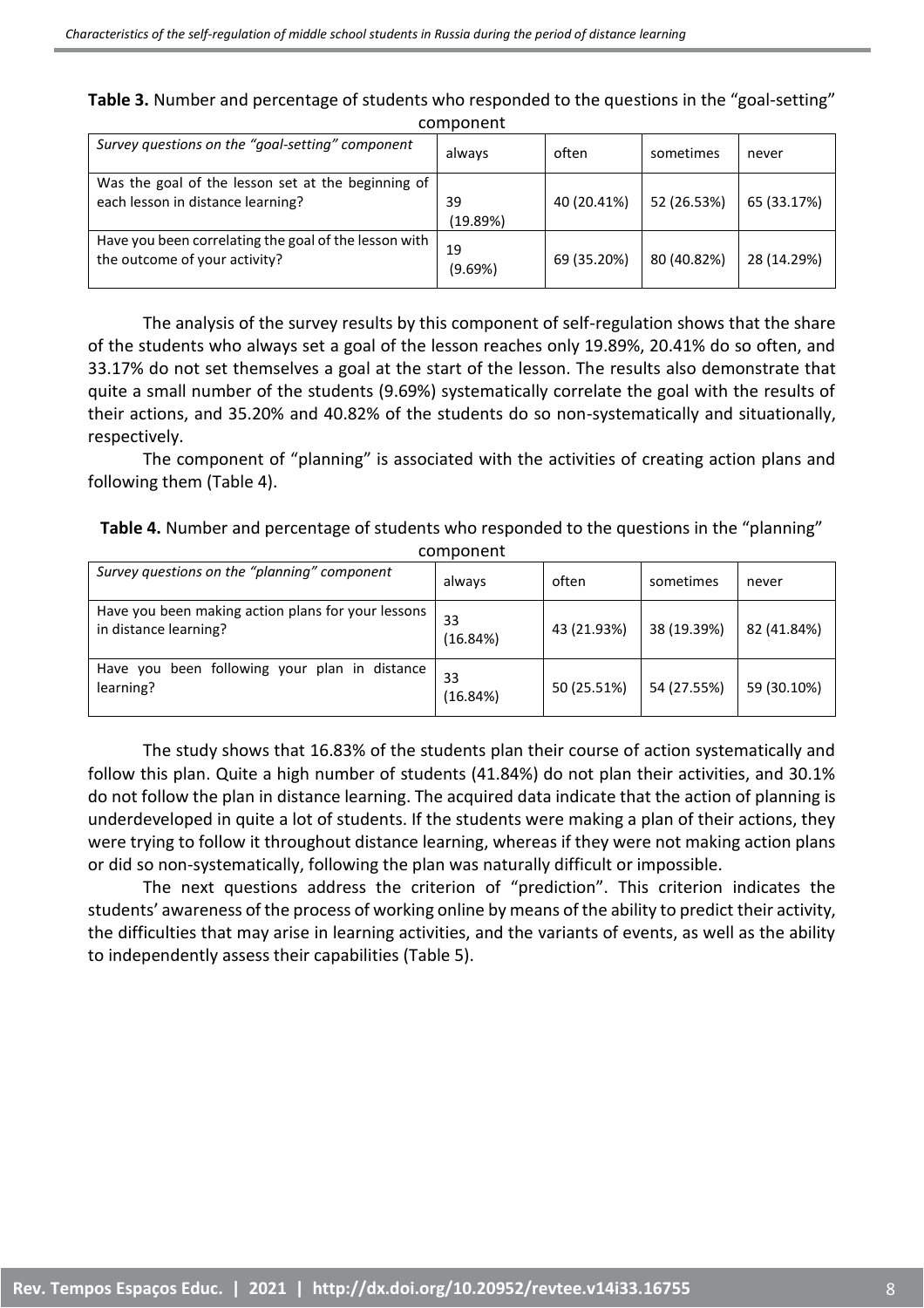### **Table 5.** Number and percentage of students who responded to the questions in the "prediction" component

| Survey questions on the "prediction" component                                                                                                                                                              | always     | often       | sometimes      | never       |
|-------------------------------------------------------------------------------------------------------------------------------------------------------------------------------------------------------------|------------|-------------|----------------|-------------|
| At the beginning of the lesson, when creating your<br>lesson plan, have you been able to guess where you<br>might have had difficulties, and did your expectations<br>match the outcome of your activities? | 15 (7.65%) | 43 (21.94%) | 63<br>(32.14%) | 75 (38.27%) |
| Have you been preparing for lessons in advance<br>(looking through the materials before the lesson)?                                                                                                        | 18 (9.18%) | 40 (20.41%) | 51 (26.02%)    | 87 (44.39%) |

The analysis of students' answers reveals a correlation between the ability to assume the "difficulties" in the results of the activities and the preparation for the lesson in advance. 38.27% of the respondents were not making predictions regarding the upcoming difficulties in distance learning and 44.39% were not preparing for studying new lesson topics. The majority of the students were rarely prognosing their activities and, therefore, were just as unsystematic in preparing for lessons on new topics.

An important criterion of self-regulation is self-control, which involves a student controlling and assessing their learning activities in distance learning and independently allocating and correcting the mistakes made (Table 6).

| <b>COMPONEM</b>                                                                             |                |             |                |             |
|---------------------------------------------------------------------------------------------|----------------|-------------|----------------|-------------|
| Survey questions on the "self-control" component                                            | always         | often       | sometimes      | never       |
| Have you been correlating your actions with the plan<br>in distance learning?               | 25<br>(12.76%) | 37 (18.88%) | 69<br>(35.20%) | 65 (33.16%) |
| Have you been noticing your mistakes in assignments<br>in distance learning?                | 28<br>(14.29%) | 60 (30.61%) | 86<br>(43.88%) | 22 (11.22%) |
| Have you been able to independently find and correct<br>your mistakes in distance learning? | 16<br>(8.16%)  | 40 (20.41%) | 80<br>(40.82%) | 60 (30.61%) |
| Have you been able to explain your mistakes in<br>assignments?                              | 70 (35.71%)    | 45 (22.96%) | 51 (26.02%)    | 30 (15.31%) |

**Table 6.** Number and percentage of students who responded to the questions in the "self-control" component

The obtained data reveal only 12.76% of the respondents systematically checking their actions with the plan, 14.29% being able to notice their mistakes, and 8.16% independently allocating and correcting the mistakes made in the tasks. A third of the respondents report checking with the learning action plan and being unable to find their mistakes and correct them.

The results of the study also indicate a relationship between the components of goal-setting, planning, and self-control. If students set a goal, they can not only consciously predict the result of the learning activity in the lesson but also find and correct mistakes on their own. Some students, however, perform the learning actions non-systematically or situationally.

Finally, we consider the criterion of "self-assessment". Developed self-assessment indicates that in the conditions of distance learning, a student can adequately evaluate themselves and their participation in the activity, is aware of the results of their actions and carries responsibility for it, and seeks help when needed (Table 7).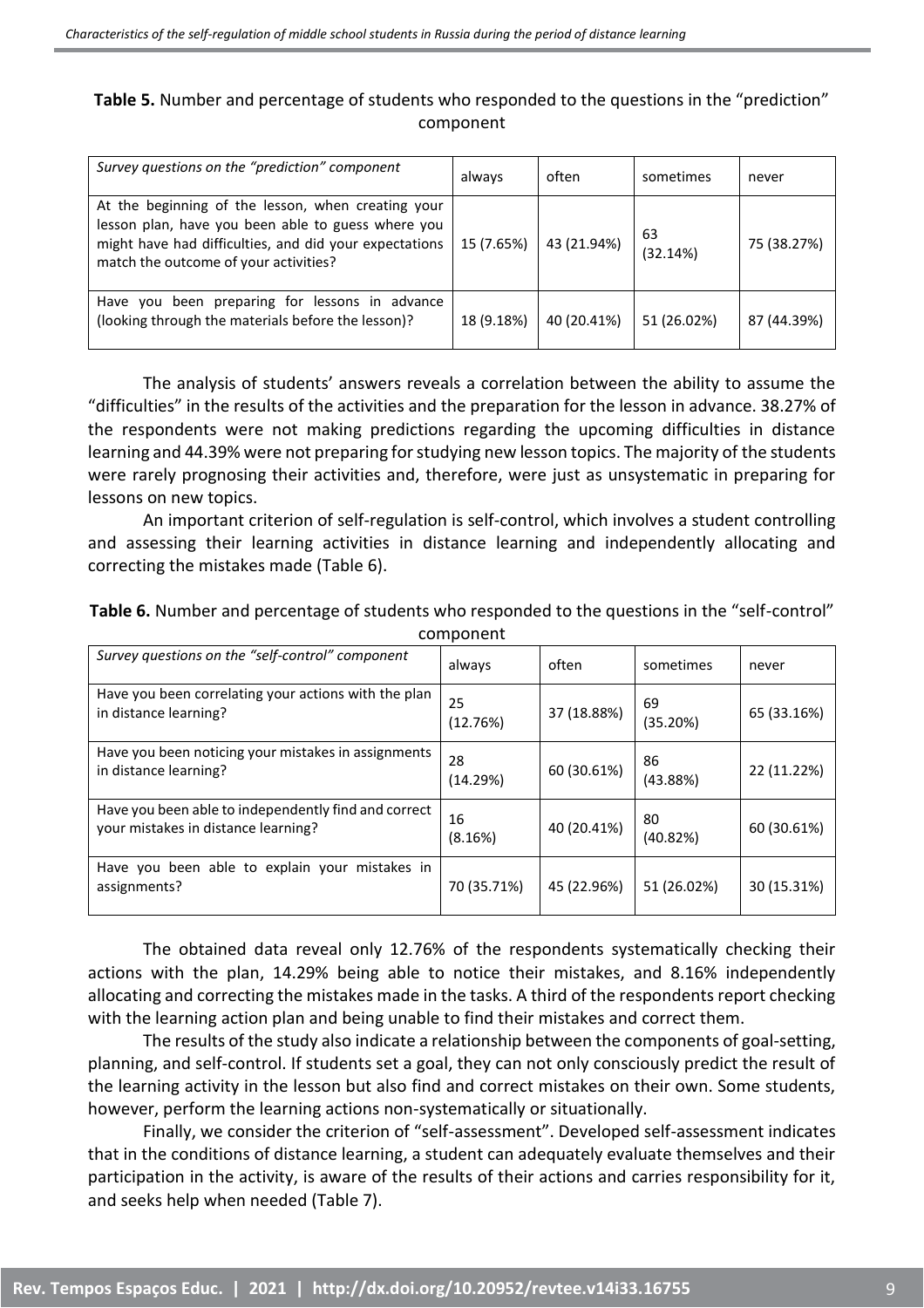| <b>Table 7.</b> Number and percentage of students who responded to the questions in the "self- |  |
|------------------------------------------------------------------------------------------------|--|
| assessment" component                                                                          |  |

| "self-assessment"<br>the<br>questions<br>Survey<br>on<br>component                                                                                | always      | often       | sometimes   | never       |
|---------------------------------------------------------------------------------------------------------------------------------------------------|-------------|-------------|-------------|-------------|
| At the end of a lesson in distance learning, have you<br>been able to tell what information you had learned<br>and what had remained challenging? | 44 (22.45%) | 74 (37.75%) | 47 (23.98%) | 31 (15.82%) |
| achievements in<br>distance<br>Have you<br>vour<br>seen<br>learning?                                                                              | 38 (19.39%) | 57 (29.08%) | 62 (31.63%) | 39 (19.90%) |
| After studying a topic in distance learning, have you<br>been able to say that you could easily explain this<br>topic to another person?          | 19 (9.69%)  | 69 (35.20%) | 80 (40.82%) | 28 (14.29%) |

The survey results show that 22.45% of the students engage in self-assessment systematically, 19.39% can see their achievements in distance learning, and only 9.69% can explain a new topic to another student. Meanwhile, 15.82% of the students are unable to assess the level of their knowledge at the end of the lesson, 19.90% do not see their achievements in distance learning, and 14.29% cannot explain a new topic to another student. The rest of the students perform the main self-assessment learning activities non-systematically or situationally.

As noted above, the autonomy of learning activities of middle school students during distance learning is determined by all structural components of self-regulation (see Table 8).

| Table 8. Number and percentage of students who responded to questions assessing autonomy in |
|---------------------------------------------------------------------------------------------|
| self-regulation of activities in distance learning                                          |

|                                                                                                      |             |               | ັ            |             |                    |
|------------------------------------------------------------------------------------------------------|-------------|---------------|--------------|-------------|--------------------|
| question<br>the<br>Survey<br>assessing<br>autonomy of self-regulation                                | me          | classmates    | parents      | teacher     | not<br>was<br>done |
| Who formulated the goal of the<br>lesson in distance learning?                                       | 41 (20.92%) | 5<br>(2.55%)  | 5<br>(2.55%) | 91 (46.43%) | 54 (27.55%)        |
| Who helped you plan your lesson in<br>distance learning?                                             | 81 (41.33%) | 4<br>(2.04%)  | 5<br>(2.55%) | 40 (20.41%) | 66 (33.67%)        |
| Who<br>helped<br>the<br>control<br>you<br>implementation of the lesson plan<br>in distance learning? | 99 (50.51%) | 4<br>(2.04%)  | 13 (6.63%)   | 45 (22.96%) | 35 (17.86%)        |
| Who<br>helped<br>master<br>you<br>challenging<br>distance<br>topics<br>in<br>learning?               | 86 (43.88%) | 17<br>(8.67%) | 22 (11.22%)  | 43 (21.94%) | 28 (14.29%)        |

The obtained results indicate that 20.92% of the students tried to set a goal of the lesson independently in distance learning, 41.33% report planning their activities during the lesson, 50.51% plan their learning activity, and 43.88% master the main content of lessons on their own.

Quite a low share of the students (2.04-8.67%) are found to carry out the main selfregulation activities in interaction with their classmates. The role of parents in the regulation of students' activity in distance learning in terms of goal-setting, planning, and control of the main actions is also a minor one (2.55-11.22%). Meanwhile, the role of the teacher in students' selfregulation of activity in distance learning is quite substantial. In 46.43% of the cases, the teacher was the figure helping students set the goal of the lesson, 20.41% of the answers indicate that the students were referring to the teacher's assistance in planning their actions, in 22.96% of the cases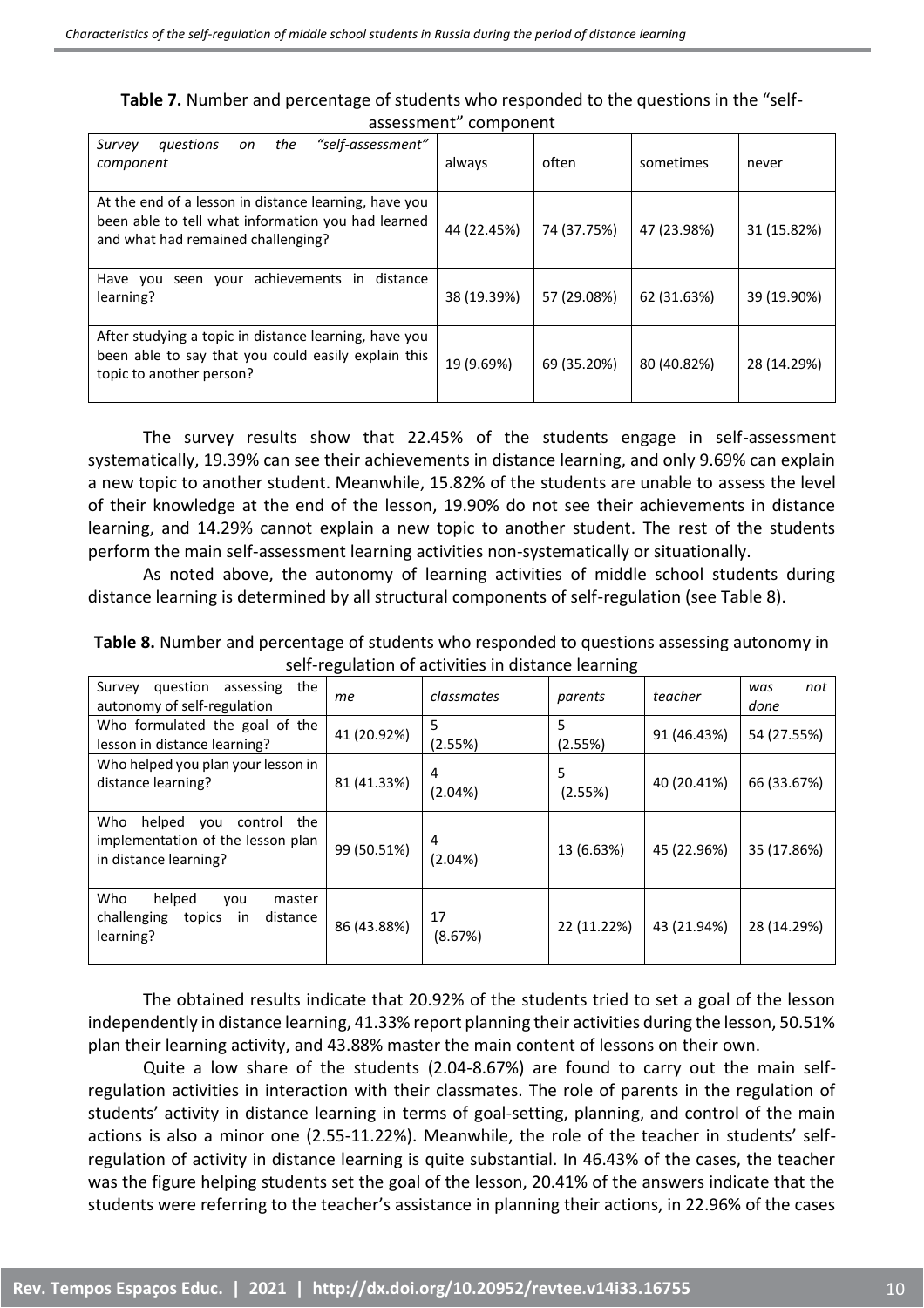the teacher was helping students control their actions, and 21.94% of the respondents report the teacher helping them master challenging topics. The results of the study thus demonstrate the productive interaction between teachers and students in the period of distance learning and point to little autonomy of students in the self-regulation of activity.

#### **CONCLUSION**

The results of the survey of middle school students in the Republic of Komi (Russia) reveal a correlation between the levels of development of all components of students' self-regulation of learning activity during the distance learning period. It is found that in the context of distance learning, a high level of development of self-organization in middle school students is associated with high levels of regulation of activity in the process of goal-setting, planning, prediction, selfcontrol, self-assessment, and reflection. A correlation is also detected between the systemic nature and autonomy of middle school students' learning activities in the course of distance learning.

It is worth noting that self-organization, self-regulation, and autonomy in performing learning actions play a decisive role in distance learning. Students have difficulties self-regulating their activities, and teachers face the need to create optimal conditions for the development of the necessary components of self-regulation at all stages of the distance learning process. Leaflets and instructions for students, as well as interactive forms of communication, will support students and increase their autonomy and activity in the period of distance learning.

The results of the conducted study can serve as an important foundation for further research in the sphere of organizing distance learning with middle school students and the development of methodological recommendations for teachers. What appears to be the most promising continuation of this study is surveying with students in other regions of Russia with additional quantitative analysis methods.

**Authors' Contributions:** Novikova, N. N.: conception and design, acquisition of data, analysis and interpretation of data, drafting the article, critical review of important intellectual content. Poberezkaya, V. F.: conception and design, acquisition of data, analysis and interpretation of data, drafting the article, critical review of important intellectual content. All authors have read and approved the final version of the manuscript.

**Ethics Approval:** Not applicable.

**Acknowledgments:** The study is funded by the Russian Foundation for Basic Research under the scientific project 19- 29-14169 "Development of regulatory and communicative learning activities of students in the conditions of the digitalization of general and additional education".

#### **REFERENCES**

Akhaian, A.A. (2001). Virtualnyi pedagogicheskii vuz: Teoriia stanovleniia. [Virtual pedagogical university: The theory of development.] Saint Petersburg: Korifei.

Barnard-Brak, L., Lan, W.Y., Paton, W.O. (2010). Profiles in self-regulated learning in the online learning environment. *International Review of Research in Open and Distance Learning, 11*(1), 61-80.

Bol, L., Garner, J.K. (2011). Challenges in supporting self-regulation in distance education environments. *Journal of Computing in Higher Education, 23*(2), 104-123.<http://dx.doi.org/10.1007/s12528-011-9046-7>

Chmiliar, L. (2011). Self-Regulation Skills and the PostSecondary Distance Learner, International Conference on Education and Educational Psychology (ICEEPSY 2011) Procedia. *Social and Behavioral Sciences, 29*, 318–321.

Gozman, L.Ia. (1999). Distantsionnoe obuchenie na poroge XXI veka [Distance learning on the verge of the 21st century]. Rostov-on-Don: "Mysl".

Keegan, D. (2000). Distance Training: Taking Stock at a Time of Change. London: Routledge.